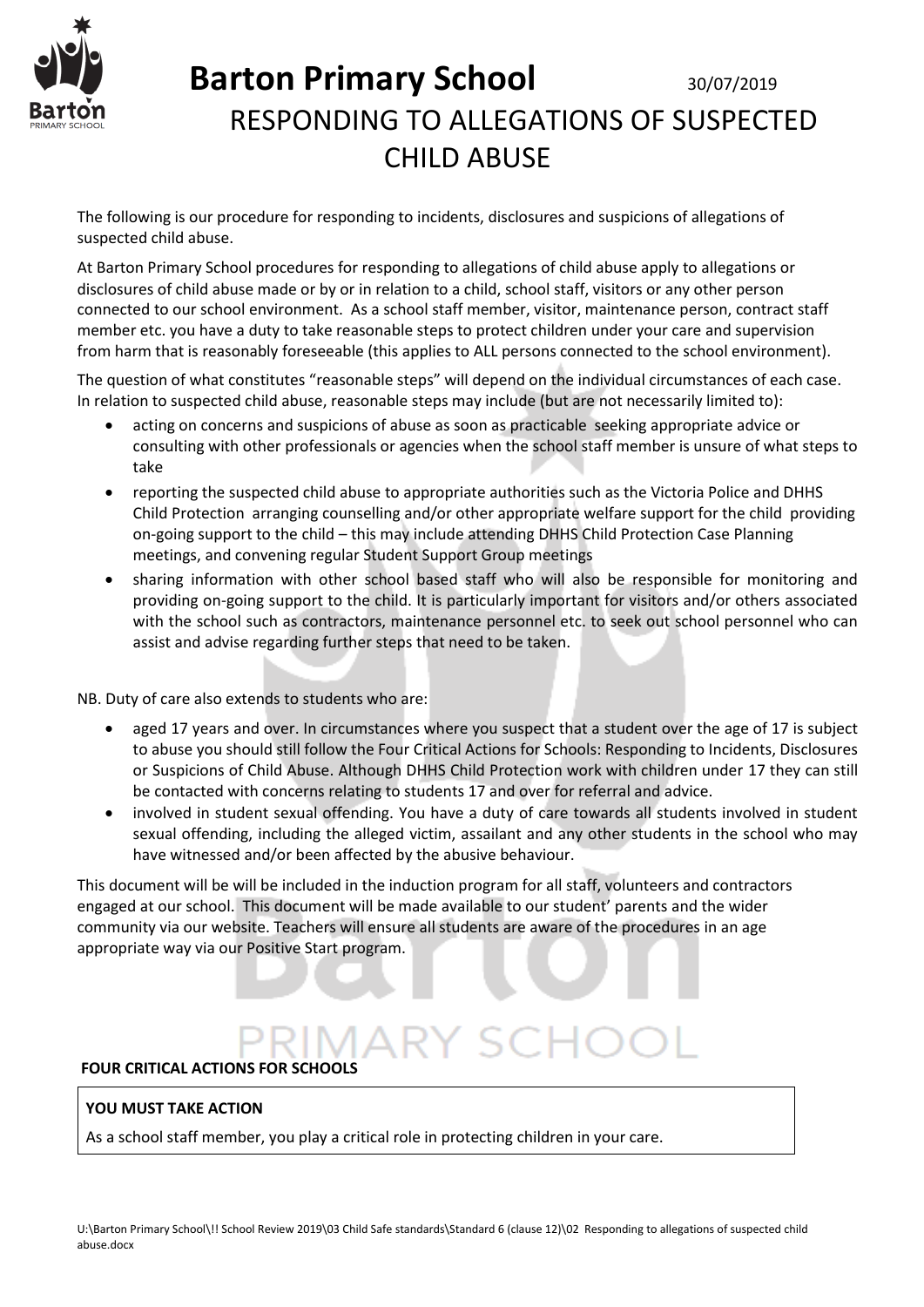

- You **must** act, by following the 4 critical actions, as soon as you witness an incident, receive a disclosure or form a reasonable belief that a child has, or is at risk of being abused.
- You **must** act if you form a suspicion/reasonable belief, even if you are unsure and have not directly observed child abuse (e.g. if the victim or another person tells you about the abuse).
	- You **must** use th[e responding to allegations of suspected child abuse template](http://www.education.vic.gov.au/Documents/about/programs/health/protect/PROTECT_Responding_TemplateSchools.docx) to keep clear and comprehensive notes.
	- These notes via the template will be securely stored in our school archive system.

\* A reasonable belief is a deliberately low threshold. This enables authorities to investigate and take action

### **ACTION 1: RESPONDING TO AN EMERGENCY**

If there is no risk of immediate harm go to ACTION 2.

If a child is at immediate risk of harm you must ensure their safety by:

- separating alleged victims and others involved
- administering first aid
- **calling 000 for urgent medical and/or police assistance** to respond to immediate health or safety concerns
- identifying the Principal ( or Nominee) as the contact person at the school for future liaison with Police.
- Informing the SSSO coordinator for your school.

Where necessary you may also need to maintain the integrity of the potential crime scene and preserve evidence.

#### **ACTION 2: REPORTING TO AUTHORITIES**

As soon as immediate health and safety concerns are addressed you must report all incidents, suspicions and disclosures of child abuse as soon as possible. Failure to report physical and sexual child abuse may amount to a criminal offence.

IF THE SOURCE OF SUSPECTED ABUSE IS FROM WITHIN THE SCHOOL:

#### VICTORIA POLICE

You must report all instances of suspected child abuse involving a school staff member, contractor or volunteer to Victoria Police.

#### You **must also** report **internally** to:

- School Principal (or nominee) and/or leadership team
- Informing the SSSO coordinator for your school.
- Employee Conduct Branch
- DET Security Services Unit

### IF THE SOURCE OF SUSPECTED ABUSE IS FROM WITHIN THE FAMILY OR COMMUNITY

### DHHS CHILD PROTECTION

You **must** report to DHHS Child Protection if a child is considered to be:

• in need of protection from child abuse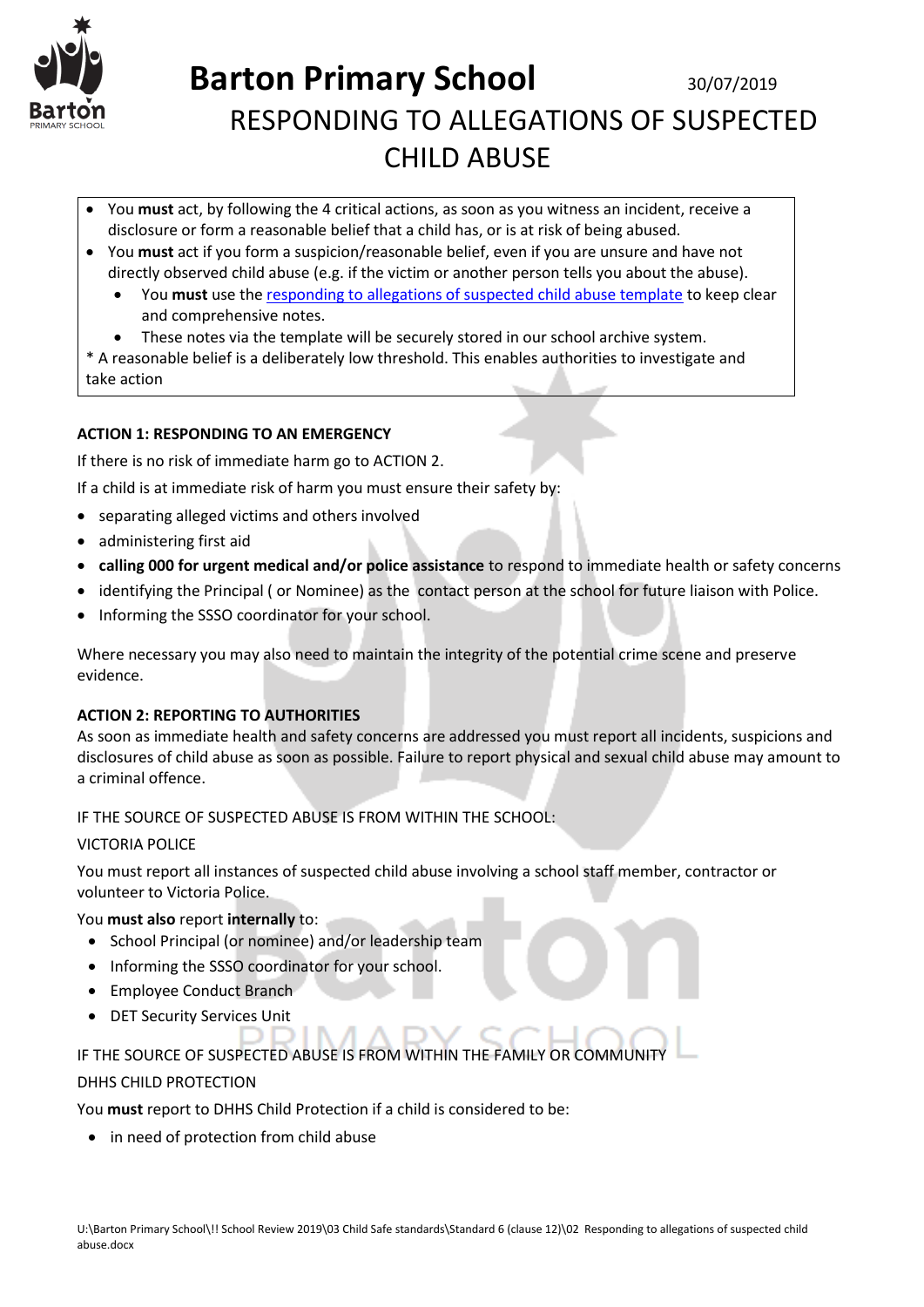

 at risk of being harmed (or has been harmed) and the harm has had, or is likely to have, a serious impact on the child's safety, stability or development.

#### VICTORIA POLICE

You **must also** report all instances of suspected sexual abuse (including grooming) to Victoria Police.

#### You **must also** report **internally** to:

- School Principal (or nominee) and/or leadership team
- DET Security Services Unit
- Informing the SSSO coordinator for your school.

#### **ACTION 3: CONTACTING PARENTS/CARERS**

Your Principal(or nominee) **must** consult with DHHS Child Protection or Victoria Police to determine what information can be shared with parents/carers. They may advise:

- **not to contact** the parents/carers (e.g. in circumstances where the parents are alleged to have engaged in the abuse.
- **to contact** the parents/carers and provide agreed information (this must be done as soon as possible, preferably on the same day of the incident, disclosure or suspicion).

#### **ACTION 4: PROVIDING ONGOING SUPPORT**

Your school **must** provide support for children impacted by abuse. This should include the development of a Student Support Plan in consultation with wellbeing professionals. This is an essential part of your duty of care requirements.

Strategies may include development of a safety plan, direct support and referral to wellbeing professionals etc.

You **must** follow the Four Critical Actions every time you become aware of a further instance or risk of abuse. This includes reporting new information to authorities

If you believe that a child is not subject to abuse, but you still hold **significant concerns** for their wellbeing you must still act.

This may include making a referral or seeking advice from Child FIRST (in circumstances where the family are open to receiving support), or to DHHS Child Protection or Victoria Police.

#### FAILURE TO PROTECT and FAILURE TO DISCLOSE OFFENCES

Any staff member or person associated with the school (e.g. visitor, contractor, maintenance worker etc.) who forms a reasonable belief that a sexual offence has been committed in Victoria by an adult against a child under 16 must disclose that information to police.

Failure to disclose the information to police is a criminal offence, unless a reasonable excuse has been formed such as:-

- information has already been reported to DHHS Child Protection.
- Fear for own or others' safety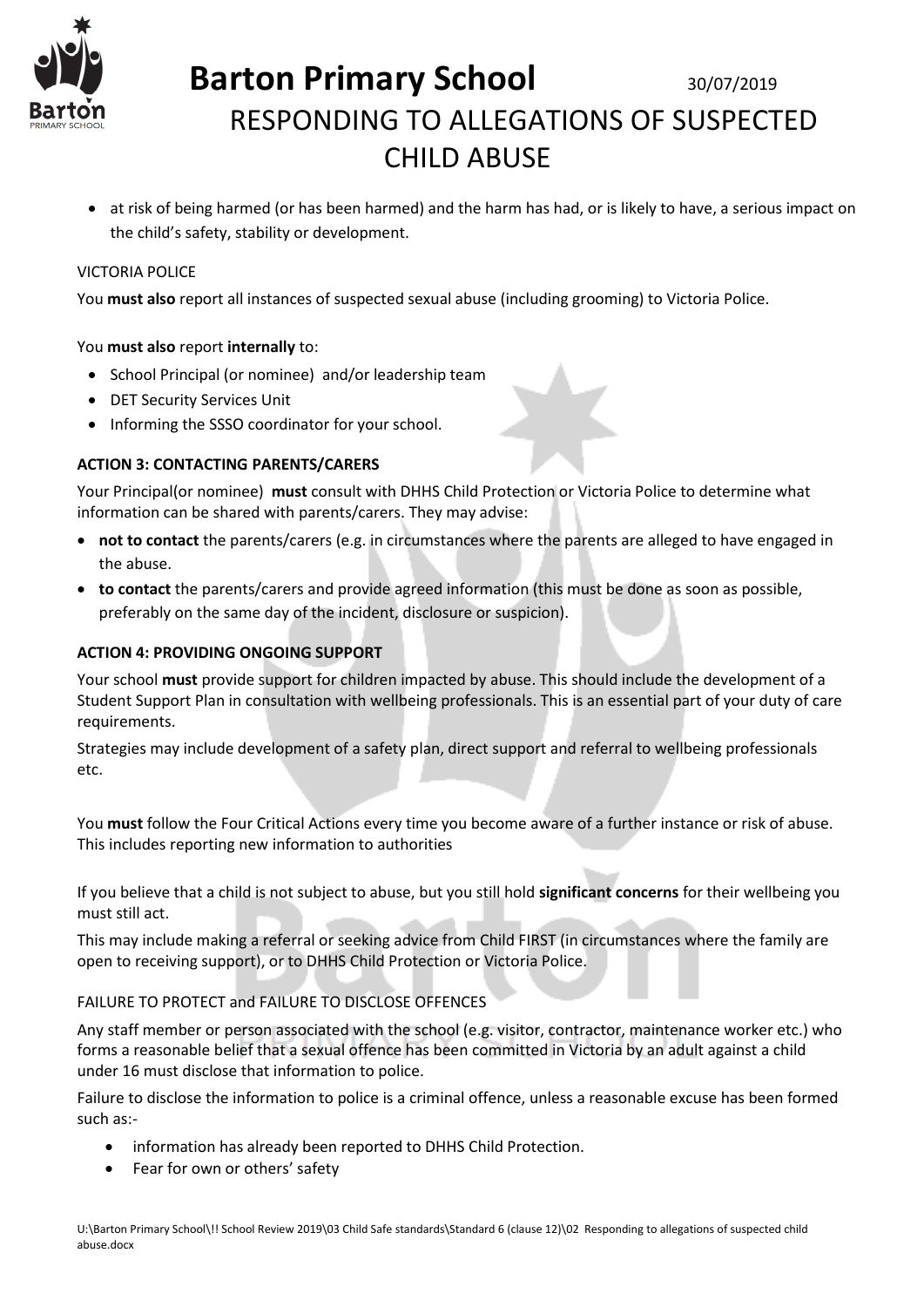

The offence applies to all adults in Victoria, not just professionals who work with children.

If an adult fails to take reasonable steps to protect a child from harm and/or fails to disclose, this may amount to a criminal offence. Refer to the Department of Justice fact sheets on [FAILURE to Protect](http://assets.justice.vic.gov.au/justice/resources/790183f8-3ad0-41c4-bbc4-08d9a0bd8618/failure+to+protect+-+version+1.0.doc) an[d Failure to](http://assets.justice.vic.gov.au/justice/resources/ea484f74-feb7-400e-ad68-9bd0be8e2a40/failure+to+disclose.pdf)  [DISCLOSE](http://assets.justice.vic.gov.au/justice/resources/ea484f74-feb7-400e-ad68-9bd0be8e2a40/failure+to+disclose.pdf) for further information.

If you need to report a child in immediate risk or danger of a sexual offence please call Triple Zero (000).

What should a person in authority do to reduce or remove the risk of child sexual abuse posed by an adult associated with their organisation?

A person in authority in an organisation must take reasonable steps to reduce or remove a known substantial risk that an adult associated with their organisation will commit a sexual offence against a child.

Examples include:

- A current employee who is known to pose a risk of sexual abuse to children in the organisation should be immediately removed from contact with children and reported to appropriate authorities and investigated.
- A community member who is known to pose a risk of sexual abuse to children should not be allowed to volunteer in a role that involves direct contact with children at the organisation.
- A parent who is known to pose a risk of sexual abuse to children in a school should not be allowed to attend overnight school camps as a parent helper.
- Removing a suspected adult from child-related work pending investigation.

This commitment to child safety statement will be reviewed if legislative or other changes require in the interim or no later than December 2020.

#### **Evaluation**

This commitment to child safety statement will be reviewed on a two year cycle as part of the three year review cycle

### **CONTACT**

#### **DHHS CHILD PROTECTION**

South Division 1300 655 795 *AFTER HOURS*  After hours, weekends, public holidays 13 12 78

#### **CHILD FIRST**

www.dhs.vic.gov.au

**VICTORIA POLICE 000** or contact your local police station

#### **DET SECURITY SERVICES UNIT**

(03) 9589 6266

**MARY SC**